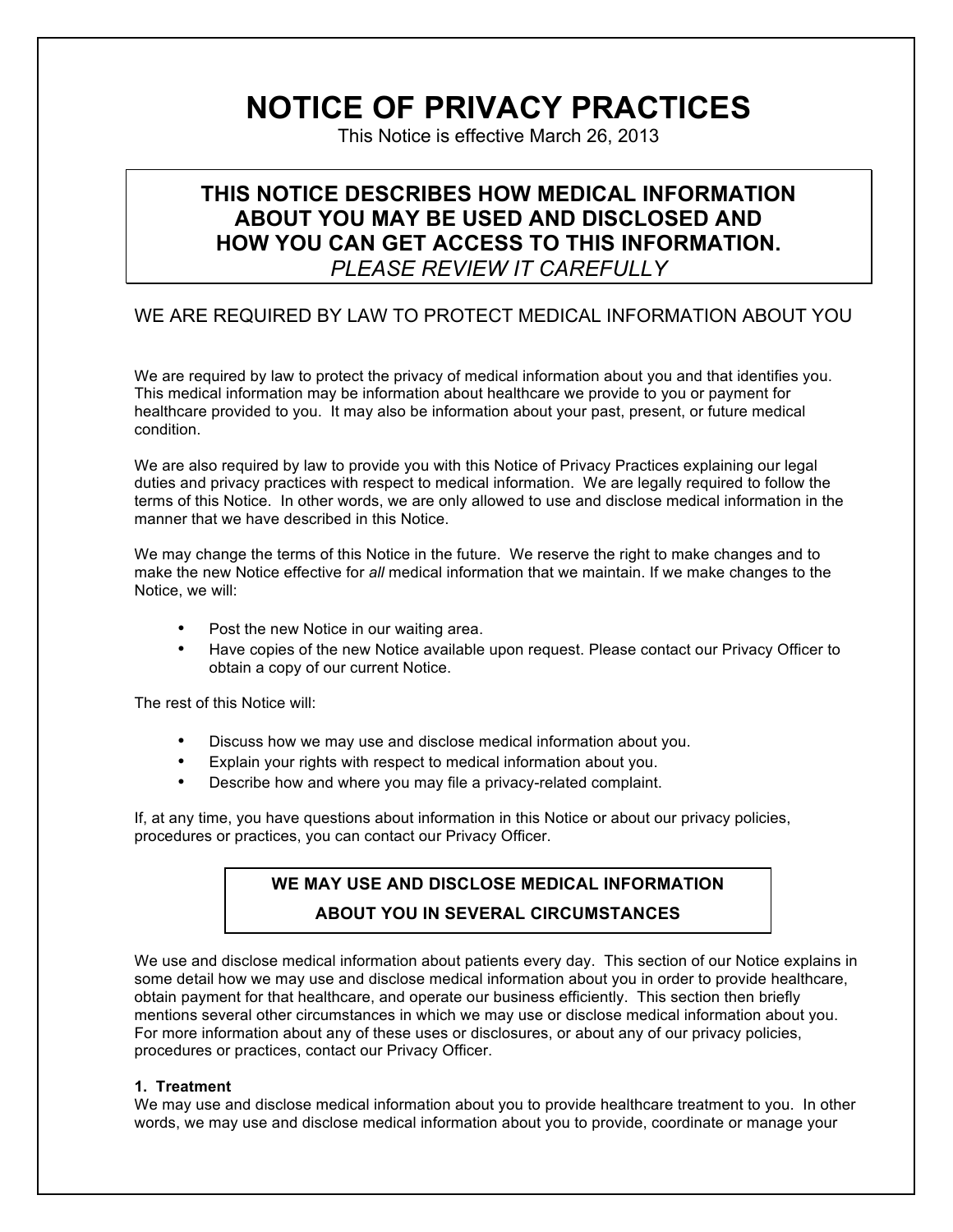healthcare and related services. This may include communicating with other healthcare providers regarding your treatment and coordinating and managing your healthcare with others.

#### **2. Payment**

We may use and disclose medical information about you to obtain payment for healthcare services that you received. This means that, within the health department, we may *use* medical information about you to arrange for payment (such as preparing bills and managing accounts). We also may *disclose* medical information about you to others (such as insurers, collection agencies, and consumer reporting agencies). In some instances, we may disclose medical information about you to an insurance plan *before* you receive certain healthcare services because, for example, we may need to know whether the insurance plan will pay for a particular service.

#### **3. Healthcare Operations**

We may use and disclose medical information about you in performing a variety of business activities that we call "healthcare operations." These "healthcare operations" activities allow us to, for example, improve the quality of care we provide and reduce healthcare costs. For example, we may use or disclose medical information about you in performing the following activities:

- Reviewing and evaluating the skills, qualifications, and performance of healthcare providers taking care of you.
- Providing training programs for students, trainees, healthcare providers or non-healthcare professionals to help them practice or improve their skills.
- Cooperating with outside organizations that evaluate, certify or license healthcare providers, staff or facilities in a particular field or specialty.
- Reviewing and improving the quality, efficiency and cost of care that we provide to you and our other patients.
- Improving healthcare and lowering costs for groups of people who have similar health problems and helping manage and coordinate the care for these groups of people.
- Cooperating with outside organizations that assess the quality of the care others and we provide, including government agencies and private organizations.
- Planning for our organization's future operations.
- Resolving grievances within our organization.
- Reviewing our activities and using or disclosing medical information in the event that control of our organization significantly changes.
- Working with others (such as lawyers, accountants and other providers) who assist us to comply with this Notice and other applicable laws.

#### **4. Persons Involved in Your Care**

We may disclose medical information about you to a relative, close personal friend or any other person you identify if that person is involved in your care and the information is relevant to your care. If the patient is a minor, we may disclose medical information about the minor to a parent, guardian or other person responsible for the minor except in limited circumstances. For more information on the privacy of minors' information, contact our Privacy Officer.

We may also use or disclose medical information about you to a relative, another person involved in your care or possibly a disaster relief organization (such as the Red Cross) if we need to notify someone about your location or condition.

You may ask us at any time not to disclose medical information about you to persons involved in your care. We will agree to your request and not disclose the information except in certain limited circumstances (such as emergencies) or if the patient is a minor. If the patient is a minor, we may or may not be able to agree to your request.

#### **5. Required by Law**

We will use and disclose medical information about you whenever we are required by law to do so. There are many state and federal laws that require us to use and disclose medical information. For example, state law requires us to report gunshot wounds and other injuries to the police and to report known or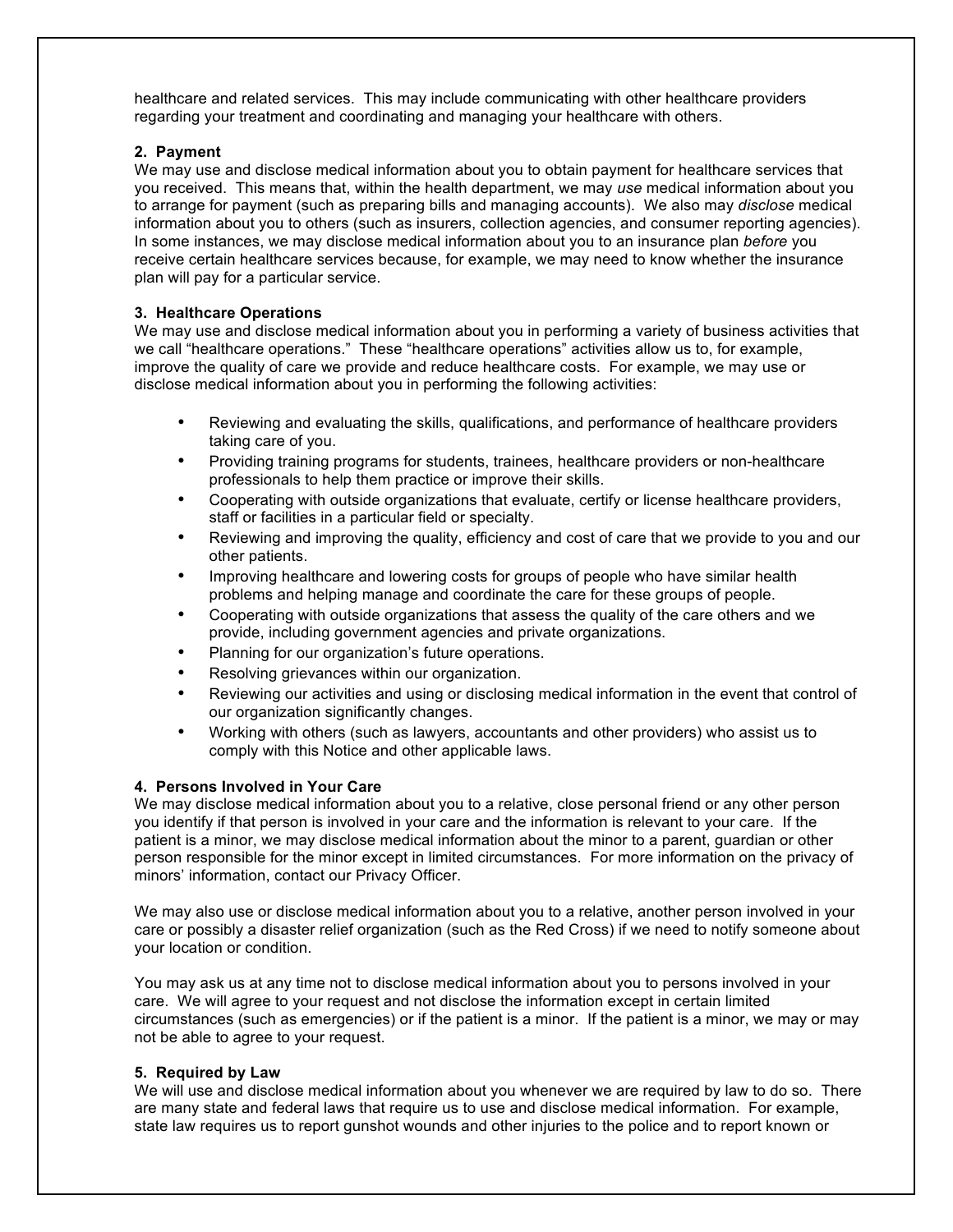suspected child abuse or neglect to the Department of Social Services. We will comply with those state laws and with all other applicable laws.

#### **6. National Priority Uses and Disclosures**

When permitted by law, we may use or disclose medical information about you without your permission for various activities that are recognized as "national priorities." In other words, the government has determined that under certain circumstances (described below), it is so important to disclose medical information that it is acceptable to disclose medical information without the individual's permission. We will only disclose medical information about you in the following circumstances when we are permitted to do so by law. Below are brief descriptions of the "national priority" activities recognized by law. For more information on these types of disclosures, contact our Privacy Officer.

- **Threat to health or safety:** We may use or disclose medical information about you if we believe it is necessary to prevent or lessen a serious threat to health or safety.
- **Public health activities:** We may use or disclose medical information about you for public health activities. Public health activities require the use of medical information for various activities, including, but not limited to, activities related to investigating diseases, reporting child abuse and neglect, monitoring drugs or devices regulated by the Food and Drug Administration, and monitoring work-related illnesses or injuries. For example, if you have been exposed to a communicable disease (such as a sexually transmitted disease), we may report it to the State and take other actions to prevent the spread of the disease.
- **Abuse, neglect or domestic violence:** We may disclose medical information about you to a government authority (such as the Department of Social Services) if you are an adult and we reasonably believe that you may be a victim of abuse, neglect or domestic violence.
- **Health oversight activities:** We may disclose medical information about you to a health oversight agency – which is basically an agency responsible for overseeing the healthcare system or certain government programs. For example, a government agency may request information from us while they are investigating possible insurance fraud.
- **Court proceedings:** We may disclose medical information about you to a court or an officer of the court (such as an attorney). For example, we would disclose medical information about you to a court if a judge orders us to do so.
- **Law enforcement:** We may disclose medical information about you to a law enforcement official for specific law enforcement purposes. For example, we may disclose limited medical information about you to a police officer if the officer needs the information to help find or identify a missing person.
- **Coroners and others:** We may disclose medical information about you to a coroner, medical examiner, or funeral director or to organizations that help with organ, eye and tissue transplants.
- **Workers' compensation:** We may disclose medical information about you in order to comply with workers' compensation laws.
- **Research organizations:** We may use or disclose medical information about you to research organizations if the organization has satisfied certain conditions about protecting the privacy of medical information.
- **Certain government functions:** We may use or disclose medical information about you for certain government functions, including but not limited to military and veterans' activities and national security and intelligence activities. We may also use or disclose medical information about you to a correctional institution in some circumstances.

#### **7. Authorizations**

Other than the uses and disclosures described above (#1-6), we will not use or disclose medical information about you without the "authorization" – or signed permission – of you or your personal representative. In some instances, we may wish to use or disclose medical information about you and we may contact you to ask you to sign an authorization form. In other instances, you may contact us to ask us to disclose medical information and we will ask you to sign an authorization form.

If you sign a written authorization allowing us to disclose medical information about you, you may later revoke (or cancel) your authorization in writing (except in very limited circumstances related to obtaining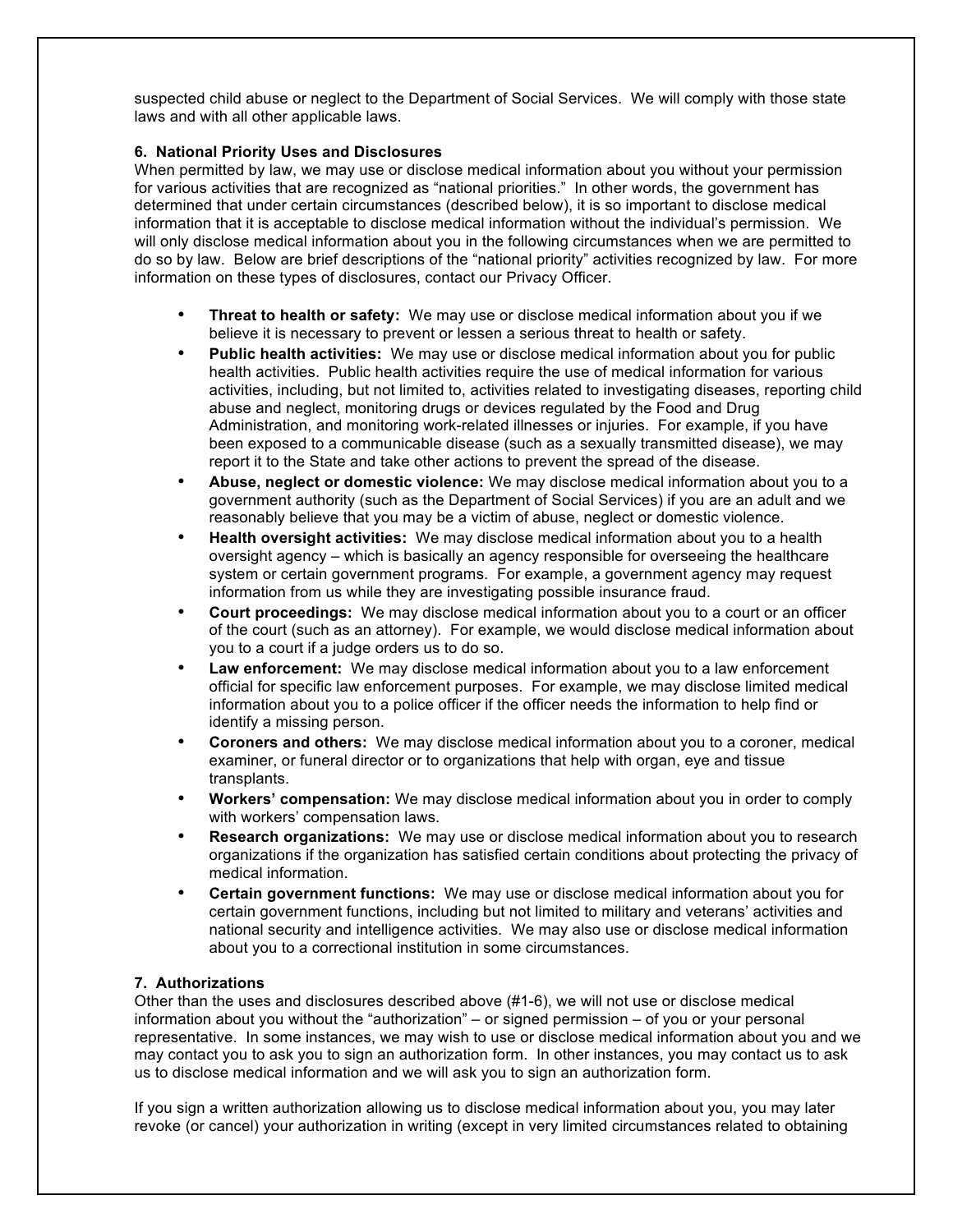insurance coverage). If you would like to revoke your authorization, you may write us a letter revoking your authorization or fill out an Authorization Revocation Form. Authorization Revocation Forms are available from our Privacy Officer. If you revoke your authorization, we will follow your instructions except to the extent that we have already relied upon your authorization and taken some action.

The following uses and disclosures of medical information about you will only be made with your authorization (signed permission):

- $\Box$  Uses and disclosures for marketing purposes.
- $\Box$  Uses and disclosures that constitute the sales of medical information about you.
- $\Box$  Most uses and disclosures of psychotherapy notes, if we maintain psychotherapy notes.
- $\Box$  Any other uses and disclosures not described in this Notice.

## **YOU HAVE RIGHTS WITH RESPECT**

#### **TO MEDICAL INFORMATION ABOUT YOU**

You have several rights with respect to medical information about you. This section of the Notice will briefly mention each of these rights. If you would like to know more about your rights, please contact our Privacy Officer.

#### **1. Right to a Copy of This Notice**

You have a right to have a paper copy of our Notice of Privacy Practices at any time. In addition, a copy of this Notice will always be posted in our waiting area. If you would like to have a copy of our Notice, ask the receptionist for a copy or contact our Privacy Officer.

#### **2. Right of Access to Inspect and Copy**

You have the right to inspect (which means see or review) and receive a copy of medical information about you that we maintain in certain groups of records. If we maintain your medical records in an Electronic Health Record (EHR) system, you may obtain an electronic copy of your medical records. You may also instruct us in writing to send an electronic copy of your medical records to a third party. If you would like to inspect or receive a copy of medical information about you, you must provide us with a request in writing. You may write us a letter requesting access or fill out an **Access Request Form**. Access Request Forms are available from our Privacy Officer.

We may deny your request in certain circumstances. If we deny your request, we will explain our reason for doing so in writing. We will also inform you in writing if you have the right to have our decision reviewed by another person.

If you would like a copy of the medical information about you, we will charge you a fee to cover the costs of the copy. Our fees for electronic copies of your medical records will be limited to the direct labor costs associated with fulfilling your request.

We may be able to provide you with a summary or explanation of the information. Contact our Privacy Officer for more information on these services and any possible additional fees.

#### **3. Right to Have Medical Information Amended**

You have the right to have us amend (which means correct or supplement) medical information about you that we maintain in certain groups of records. If you believe that we have information that is either inaccurate or incomplete, we may amend the information to indicate the problem and notify others who have copies of the inaccurate or incomplete information. If you would like us to amend information, you must provide us with a request in writing and explain why you would like us to amend the information. You may either write us a letter requesting an amendment or fill out an **Amendment Request Form**. Amendment Request Forms are available from our Privacy Officer.

We may deny your request in certain circumstances. If we deny your request, we will explain our reason for doing so in writing. You will have the opportunity to send us a statement explaining why you disagree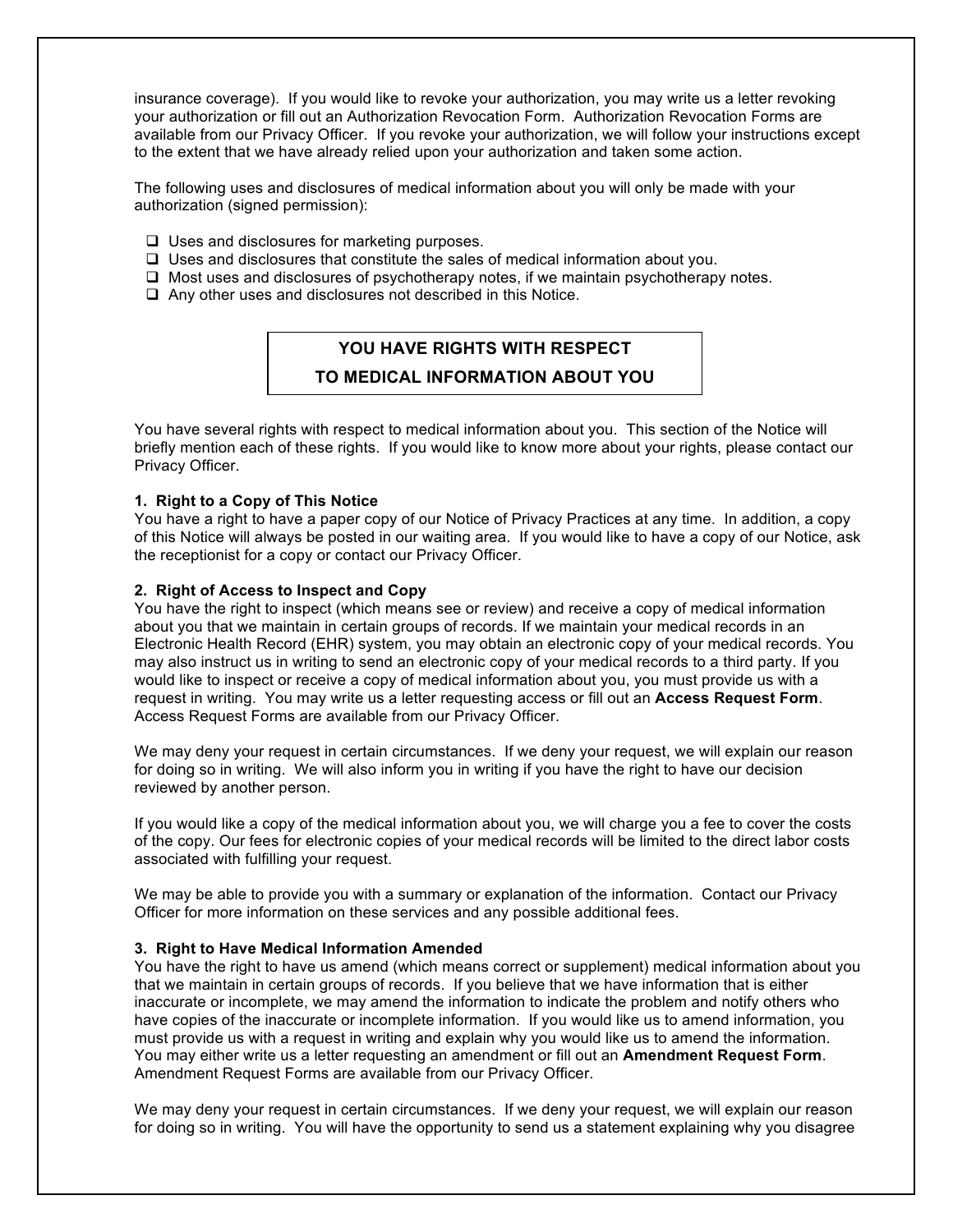with our decision to deny your amendment request and we will share your statement whenever we disclose the information in the future.

#### **4. Right to an Accounting of Disclosures We Have Made**

You have the right to receive an accounting (which means a detailed listing) of disclosures that we have made for the previous six (6) years. If you would like to receive an accounting, you may send us a letter requesting an accounting, fill out an **Accounting Request Form**, or contact our Privacy Officer. Accounting Request Forms are available from our Privacy Officer.

The accounting will not include several types of disclosures, including disclosures for treatment, payment or healthcare operations. If we maintain your medical records in an Electronic Health Record (EHR) system, you may request that include disclosures for treatment, payment or healthcare operations. The accounting will also not include disclosures made prior to April 14, 2003.

If you request an accounting more than once every twelve (12) months, we may charge you a fee to cover the costs of preparing the accounting.

#### **5. Right to Request Restrictions on Uses and Disclosures**

You have the right to request that we limit the use and disclosure of medical information about you for treatment, payment and healthcare operations. Under federal law, we must agree to your request and comply with your requested restriction(s) if:

- 1. Except as otherwise required by law, the disclosure is to a health plan for purpose of carrying out payment of healthcare operations (and is not for purposes of carrying out treatment); and,
- 2. The medical information pertains solely to a healthcare item or service for which the healthcare provided involved has been paid out-of-pocket in full.

Once we agree to your request, we must follow your restrictions (except if the information is necessary for emergency treatment). You may cancel the restrictions at any time. In addition, we may cancel a restriction at any time as long as we notify you of the cancellation and continue to apply the restriction to information collected before the cancellation.

You also have the right to request that we restrict disclosures of your medical information and healthcare treatment(s) to a health plan (health insurer) or other party, when that information relates solely to a healthcare item or service for which you, or another person on your behalf (other than a health plan), has paid us for in full. Once you have requested such restriction(s), and your payment in full has been received, we must follow your restriction(s).

#### **6. Right to Request an Alternative Method of Contact**

You have the right to request to be contacted at a different location or by a different method. For example, you may prefer to have all written information mailed to your work address rather than to your home address.

We will agree to any reasonable request for alternative methods of contact. If you would like to request an alternative method of contact, you must provide us with a request in writing. You may write us a letter or fill out an **Alternative Contact Request Form**. Alternative Contact Request Forms are available from our Privacy Officer.

#### **7. Right to Notification if a Breach of Your Medical Information Occurs**

You also have the right to be notified in the event of a breach of medical information about you. If a breach of your medical information occurs, and if that information is unsecured (not encrypted), we will notify you promptly with the following information:

- $\Box$  A brief description of what happened;
- $\Box$  A description of the health information that was involved;
- $\Box$  Recommended steps you can take to protect yourself from harm;
- $\Box$  What steps we are taking in response to the breach; and,
- $\Box$  Contact procedures so you can obtain further information.